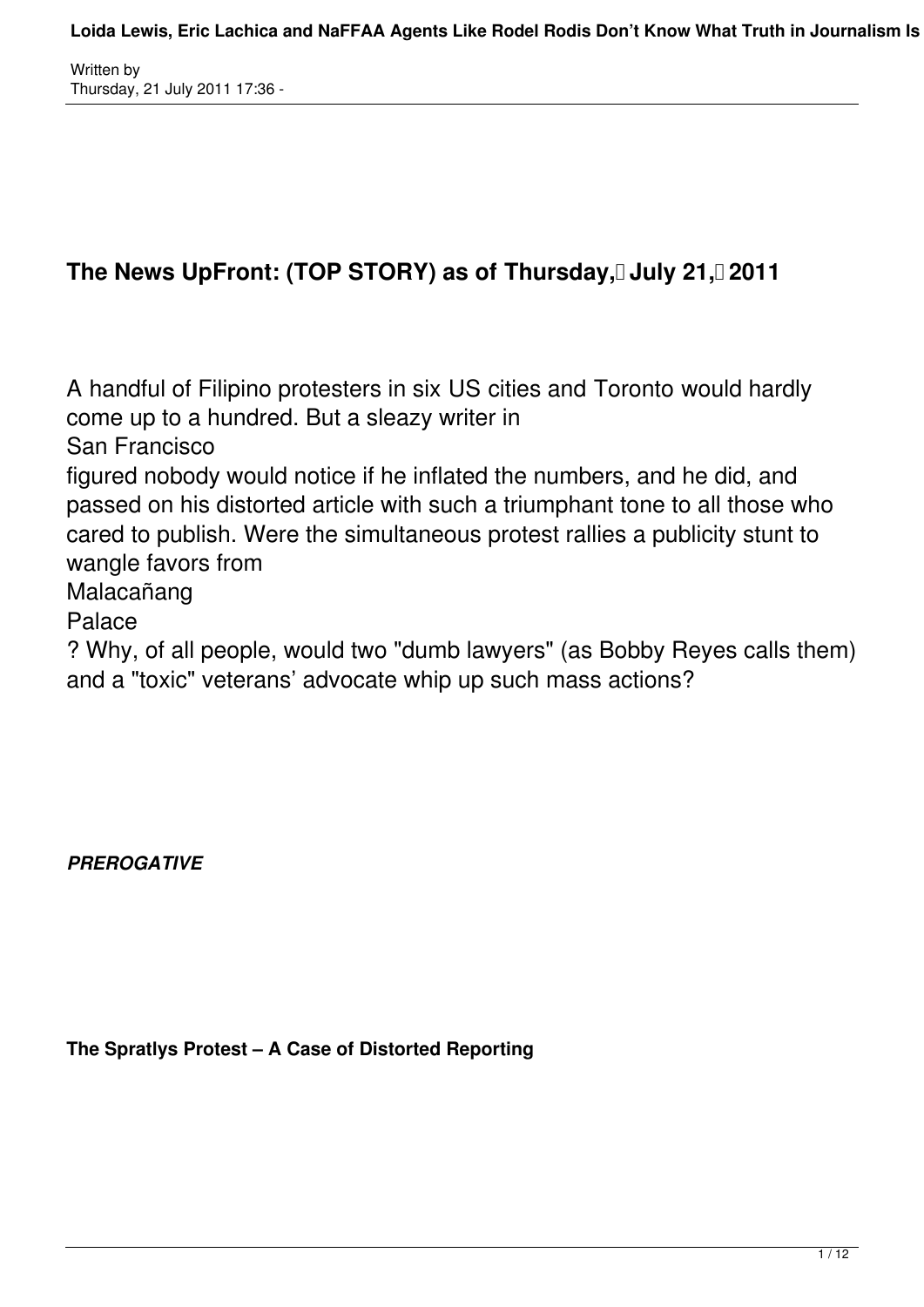## **By ROMEO P. MARQUEZ**

*Member, II Investigative Reporters and Editors (IRE), Asian American Journalists Association (AAJA) and National Ethnic Press and Media Council of Canada (NEPMCC)*

T ORONTO - "On July 8," says a news item on the online Fil-Am Forum, "hundreds of Filipino Americans demonstrated in front of all six of China 's consular offices in the U.S. to protest China 's dispatch of its giant oil rig to the Spratly Islands which is within the 200 mile Exclusive Economic Zone of the **Philippines** ".

The story was written by a sleazy writer named Rodel Rodis, a San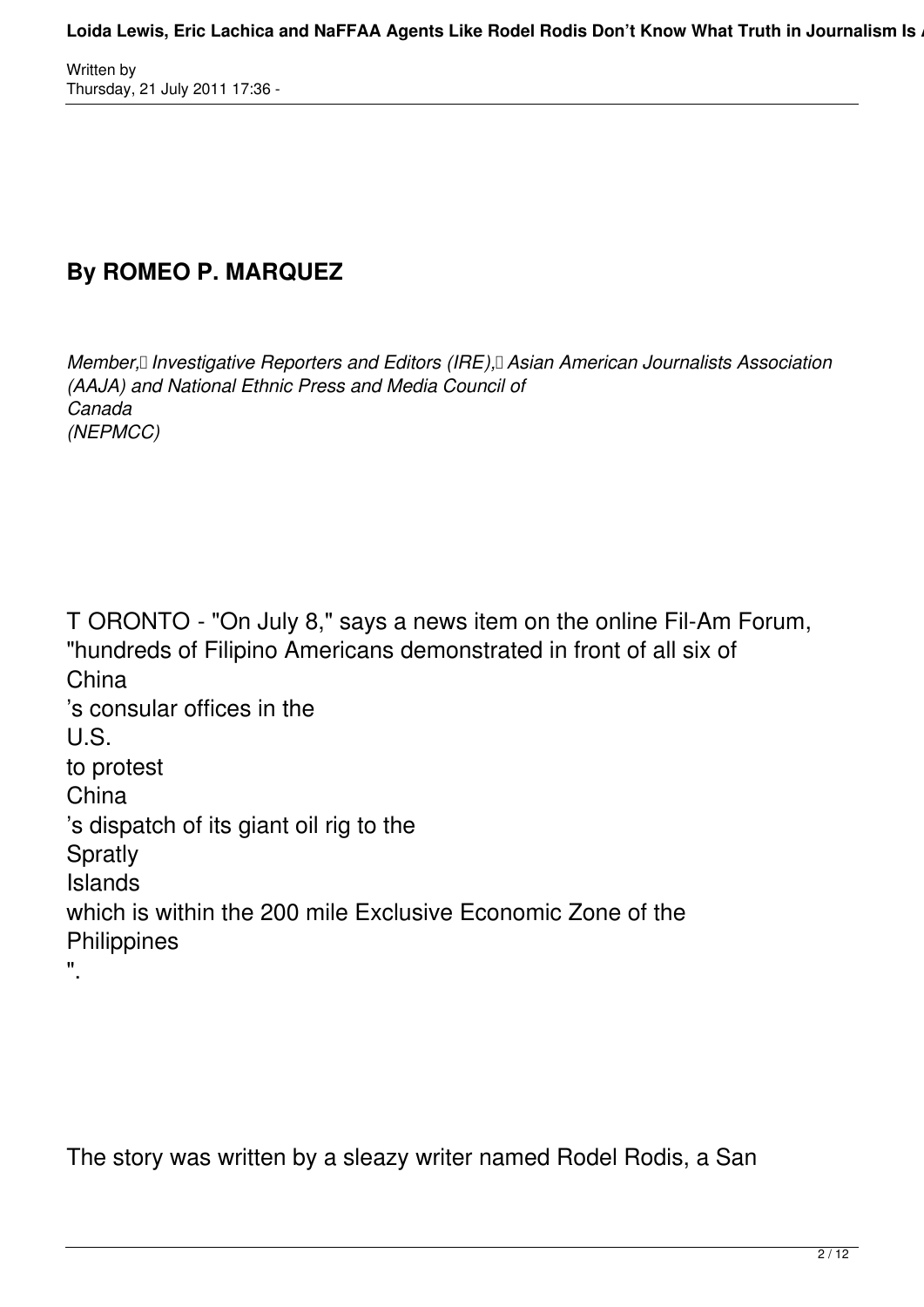Francisco-based lawyer who gained some notoriety after his arrest by police on suspicion of passing what police had thought was a fake \$100-bill in a Walgreen store a few years back.

Reviewing images by at least four photographers posted on the organizers' website, it would appear that Rodis' description of "hundreds" was an egregious mistake, a deliberate lie to mask organizers' failure to attract public support.

His account contrasted significantly with the bare facts. As the saying goes, pictures tell a thousand words, and the small gathering in the published pictures did not even approach a hundred in each of the six protest areas in the US.

"Hundreds" could mean anywhere from 100 to 999 and when use to estimate crowds, it usually indicates at least a thousand. Had I been his editor, and he should feel lucky I'm not or he would have a hard time proving his competence, I would question him a hundred times on why he wrote "hundreds" when the number of warm bodies hardly qualifies.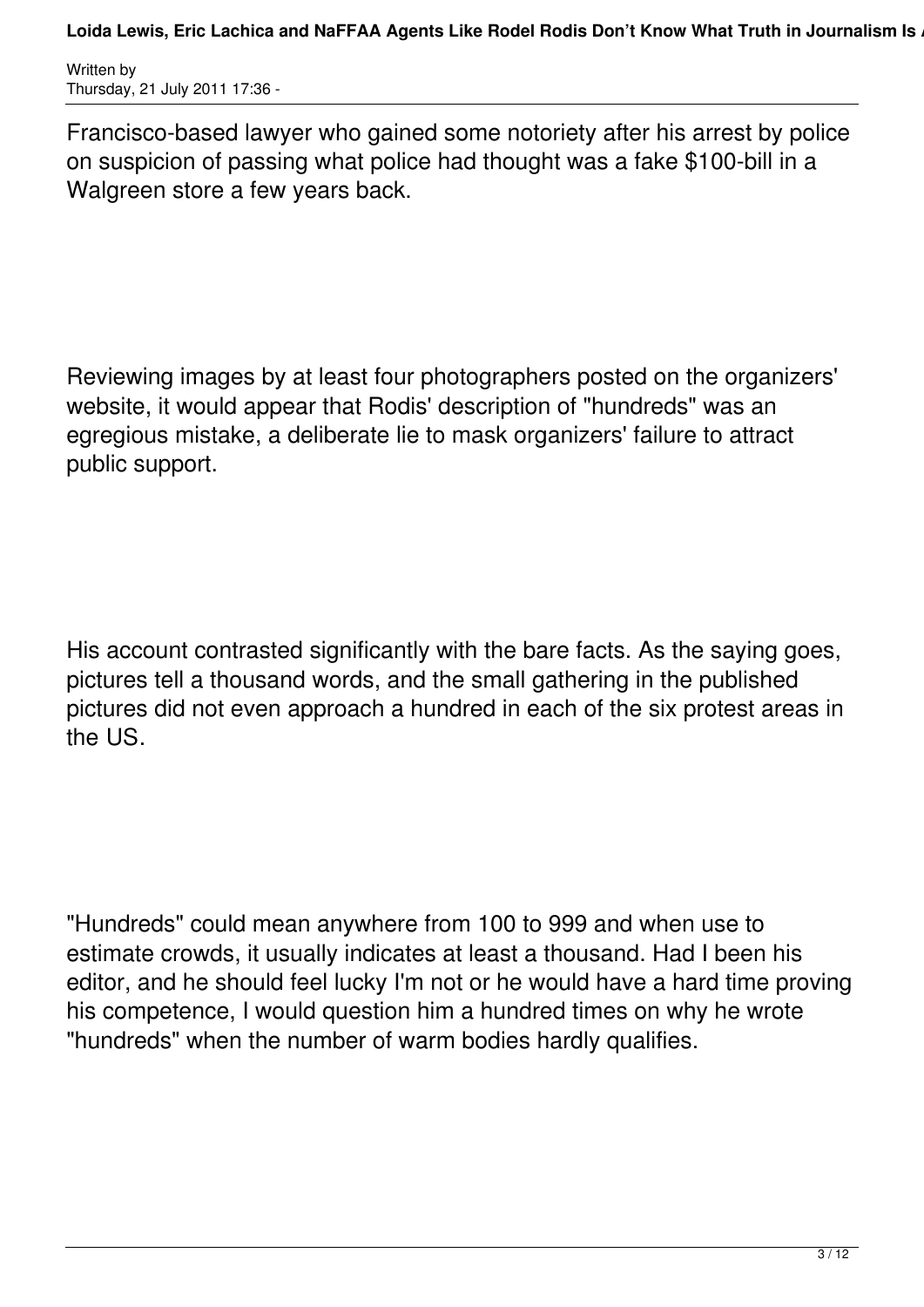Loida Lewis, Eric Lachica and NaFFAA Agents Like Rodel Rodis Don't Know What Truth in Journalism Is .

Written by Thursday, 21 July 2011 17:36 -

During the many protest rallies preceding the People Power Revolution of 1986, and before that, the run-up to martial law, the police and military tended to be on the conservative side, meaning they minimized numbers so as not to scare the occupants of the presidential palace or give credit to the opposition.

On the other hand, protesters were more inclined to exaggerate their ranks if only to boost their morale and attract more supporters. Journalists would take note of the conflicting claims and make their own estimates, usually based on historical precedence.

But the non-journalist Rodis never had that opportunity. He fled the Philippin es when war was afoot, afraid of losing the earthly comforts of his inconsequential life and settled in the safe embrace of the United States where he sweet-talked his way to an American citizenship.

For him now to characterize the picketers as in the "hundreds" is not only wrong, it was clearly intended to inflate the numbers and create a false sense of widespread public support for their protest. For a while I thought he had the hundred-dollar-bill that had triggered his arrest fresh on his mind when he wrote the piece.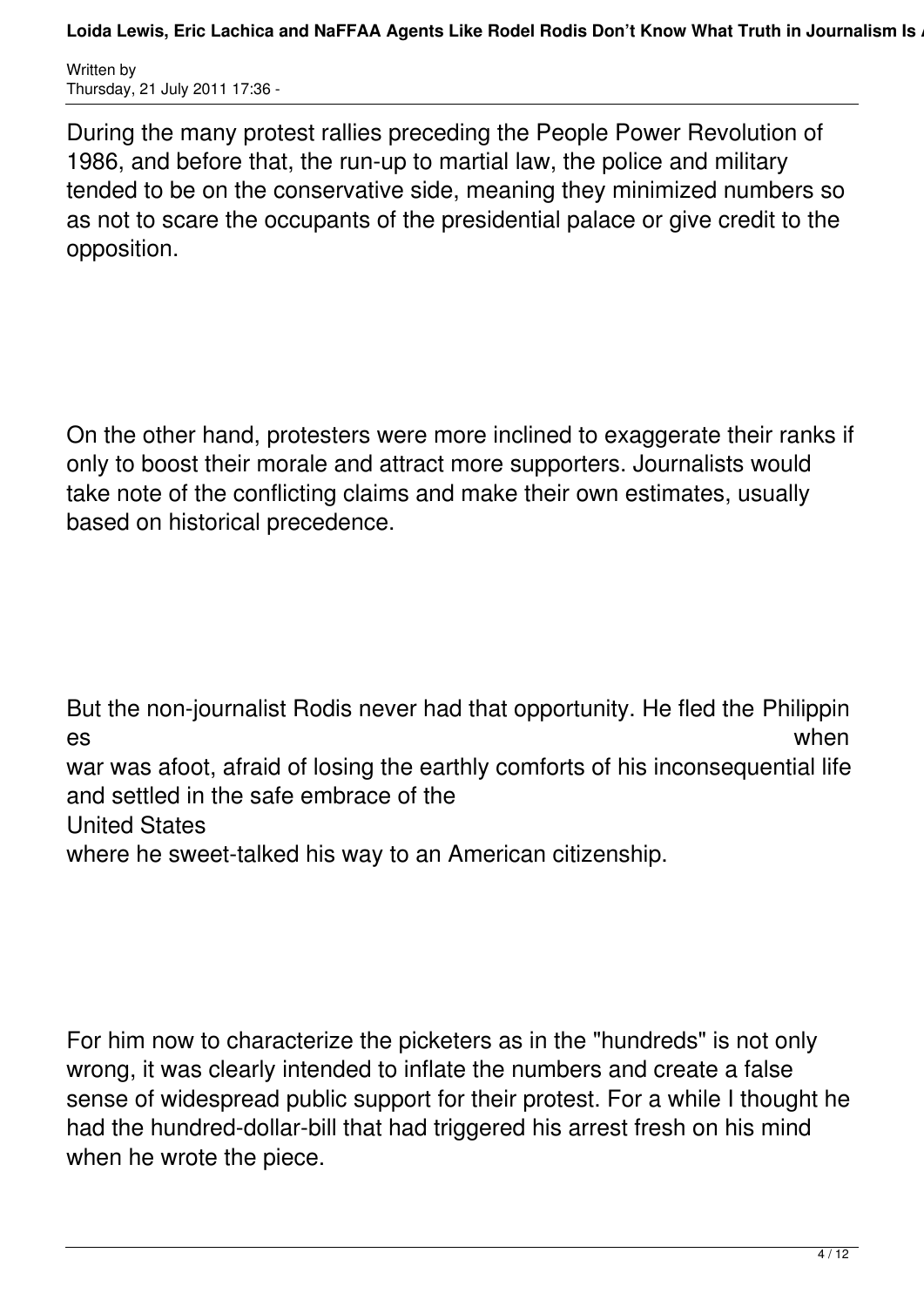"Dozens" would be more accurate to quantify the protesters. In Toronto, for example, there's a handful, not even a dozen-and-a-half who joined. The same was true in New York City

, Chicago , San Francisco , Los Angeles , San Diego and Houston as shown in the pictures by different photographers.

In San Diego, my home for 16 years, the "usual suspects" – people I personally knew who would mouth scripted lines and are quite notorious for their involvement in monetary scandals there – were on hand, dressed in yellow shirts, their faces camouflaged by dark glasses. I honestly believe that for them, it's another photo opportunity rather than a protest rally. Just look at them smiling their best.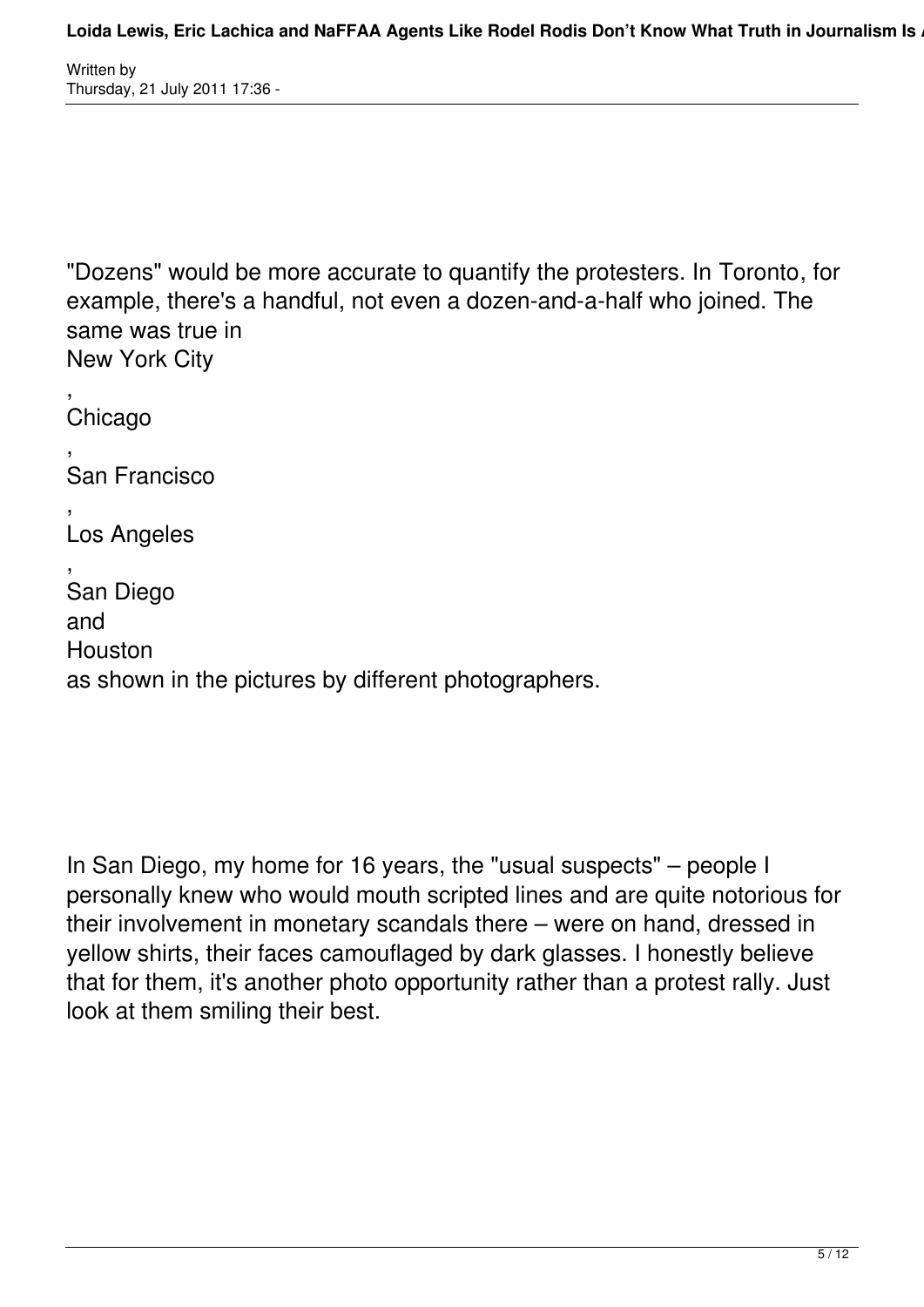Absent images of the picket, those reading Rodel Rodis' account may be led to believe that "hundreds" really went to the mass action. It could thus engender a "snowball effect" for whatever agenda Rodis' group, which includes Loida Nicolas-Lewis, Eric Lachica and some NaFFAA (National Federation of Filipino American Associations) agents, is pushing.

In the context of the political and economic ramifications that the Spratly conflict could cause, the coordinated protests were innocuous barks of a few pranksters out to foment a diplomatic crisis between China and the Philippin es . A

crisis is a business opportunity, somebody has said. Who financed them and why?

R odis, ambulance-chaser-cum-immigration lawyer, and Lewis, the wealthy-by-accident matron, are unalloyed yellow, loyal supporters of President Noynoy Aquino, and before him, his mother Corazon Aquino, the first yellow reformist who rose to the Philippine presidency by a combination of luck, opportunity and accident. Lachica is the so-called veterans' advocate San Diego Congressman Bob Filner had called "toxic".

Were Rodis, Lewis and Lachica, fully brown Americans, voicing out real concerns for the Philippines against the Chinese? Why would they suddenly whip up the Filipino-American communities in the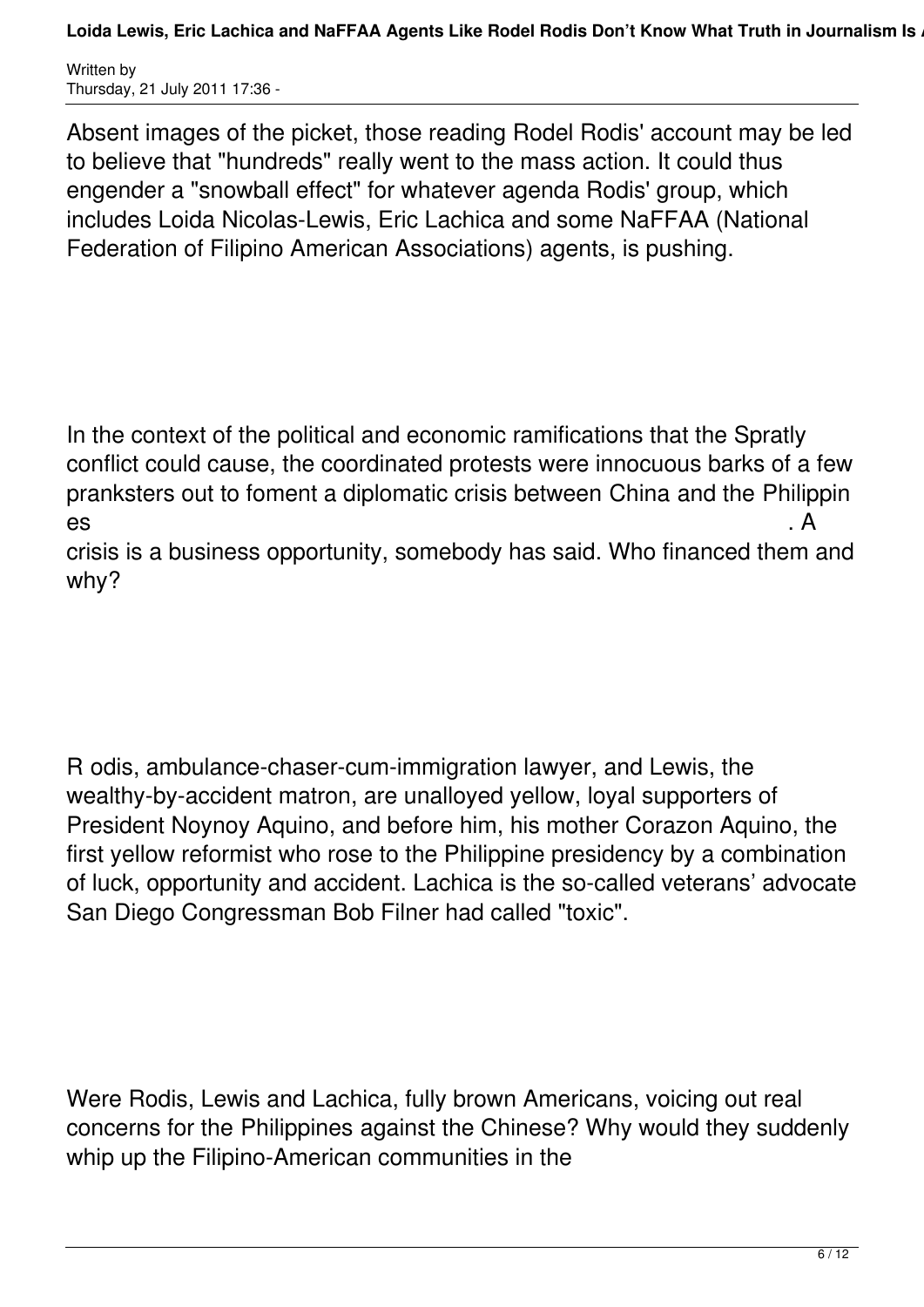Loida Lewis, Eric Lachica and NaFFAA Agents Like Rodel Rodis Don't Know What Truth in Journalism Is.

Written by Thursday, 21 July 2011 17:36 -

United States and in **Toronto** 

#### , Canada

, to a picket? Was the Spratly controversy a convenient and timely issue to launch their publicity stunt?

Diplomatic sources in Manila said the triumvirate and their cohorts may be trying to impress President Noynoy Aquino that they enjoy public support in North America and could quickly summon people for their cause, to wangle some favors from

Malacañang

Palace

. What those are, are still not clear.

Who's likely to gain if President Aquino decided to embark on a military adventure against the Chinese to assert Philippine sovereignty in the contested area? I heard that Lachica was proposing "defensive measures" that would involve huge sums of money.

I asked Rodis, Lewis and Lachica some questions related to the protests but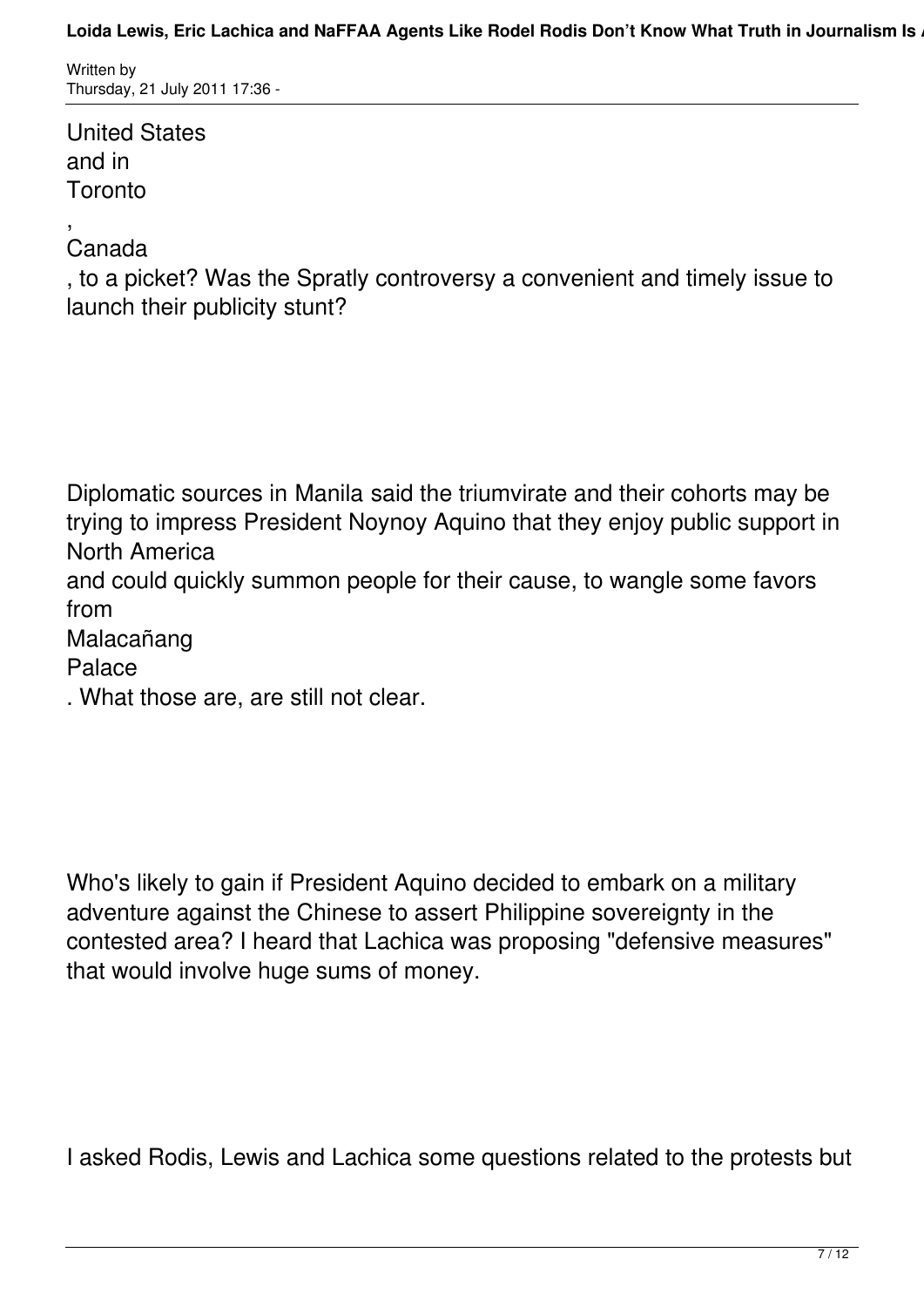instead of responding to the issues, Rodis barked his usual ad hominem: "Do you know anything at all about 'honest journalism' or is that a totally alien concept to you?"

Here we're talking about the Spratlys and Rodis couldn't get past his obsession with fellow journalist Bobby Reyes who exposed Rodis' bankruptcy filing the moment one of his clients sued him to recover some money as a result of a court decision finding Mr. Rodis guilty of legal malpractice.

How can one trust this guy with global issues like the Spratlys'? And to think, my sources tell me and this has not been confirmed, he's trying to win some juicy appointment in the Aquino government.

Lewis' answer, though relevant, raises another question. She said, and I quote verbatim: "Being militarily deficient in terms of armaments and number of soldiers/navy and economically superior, the Philippines is an easy frail target and we its citizen should come to its rescue when our territorial integrity is being threatened."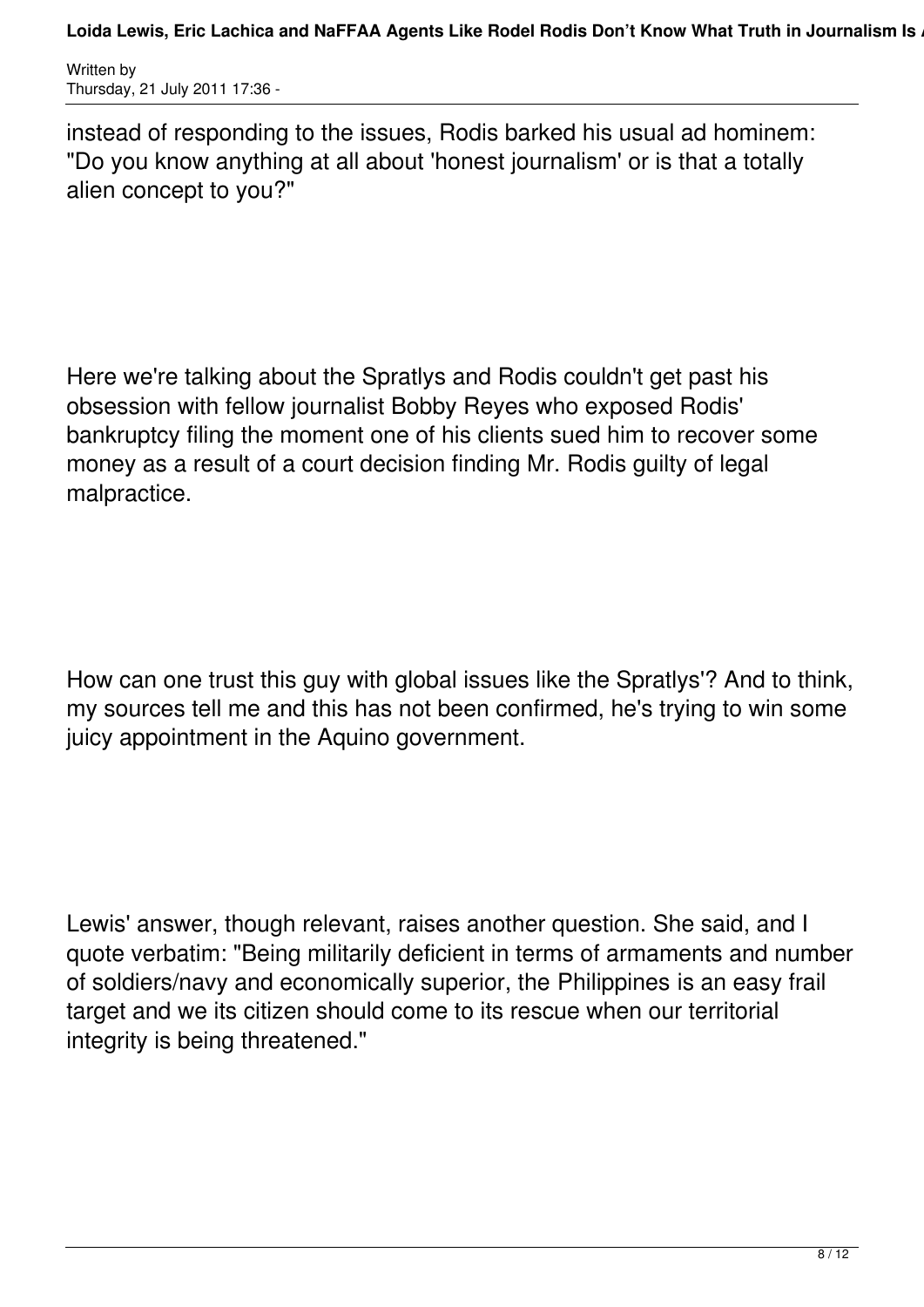After saying "we its citizen", I asked her again: "But I thought you're an American citizen?" – the implication being that why should an American interfere with a purely Philippine problem. That's when she admitted being a dual citizen.

"The rally is meant to alert everyone willing to listen," Lewis said in another emailed reply. "Due to the noise we created, China has not moved its giant rig."

Lachica, perhaps too engrossed with finding boats to face the Chinese, never bothered to reply.

Whatever Rodis, Lewis and Lachica hope to accomplish with the Chinese and the Philippine officials in Malacañang, I am certain that the three are embarking on an expedition for greener pastures. My opinion is that they should just stay where they are – Rodis and Lewis at NaFFAA (National Federation of Filipino American Associations), and Lachica with the depleting ranks of Filipino veterans.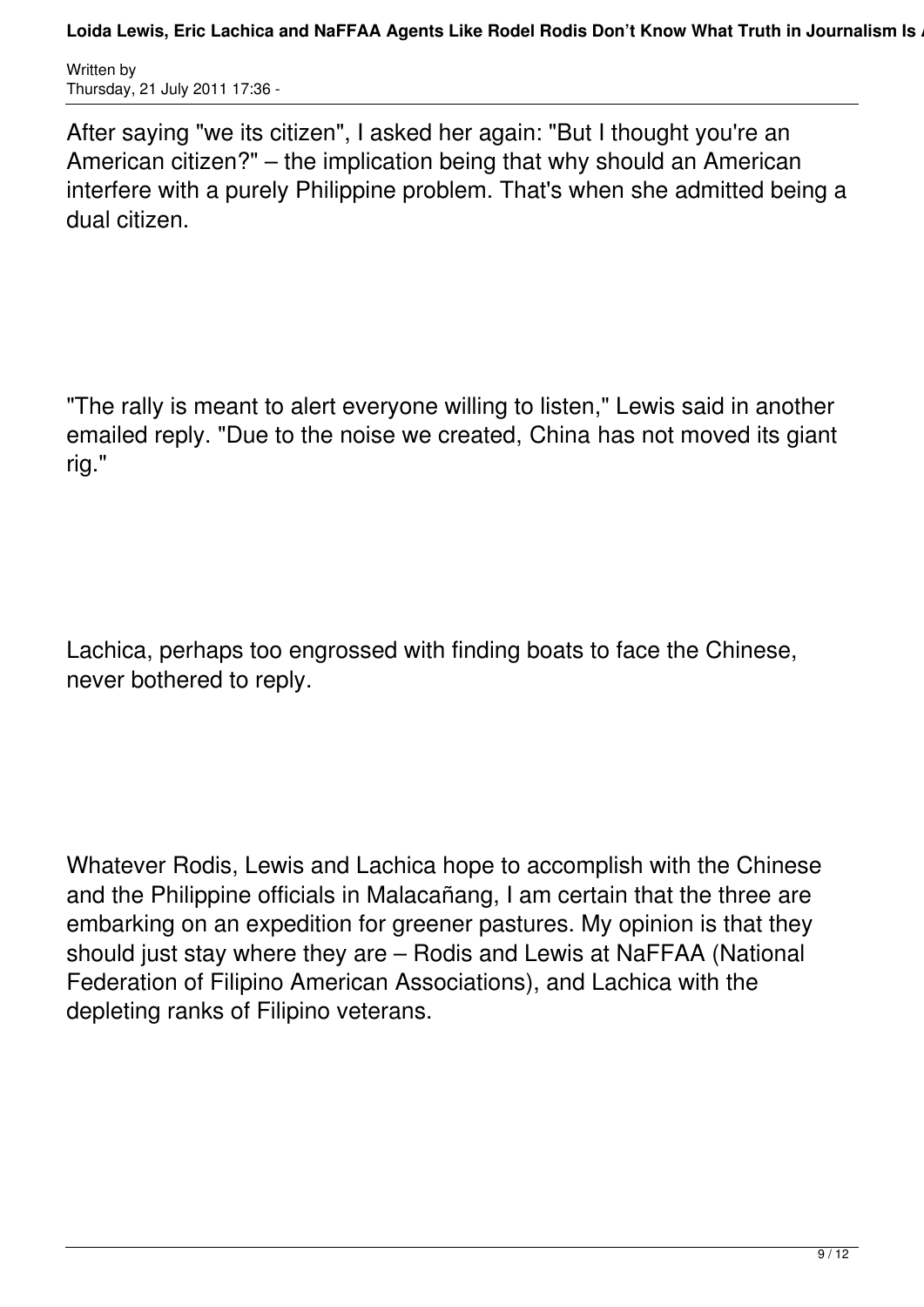Written by

### **Related stories available at:**

Loida Lewis and Rodel Rodis Are Two Dumb Lawyers

http://www.mabuhayradio.com/naffaagate/eric-lachica-rodel-rodis-and-loida-lewis-display-on-jun e-30-in-l-a-their-rackets-even-if-they-do-not-play-tennis

http://www.mabuhayradio.com/politics/the-naffaa-and-the-usp4gg-are-the-blind-leading-the-blin d-as-few-people-join-them-in-protest-rallies-against-china

## The Filipino Web Channel at VouTube:

1. http://www.youtube.com/watch?v=cT74cbxq6ak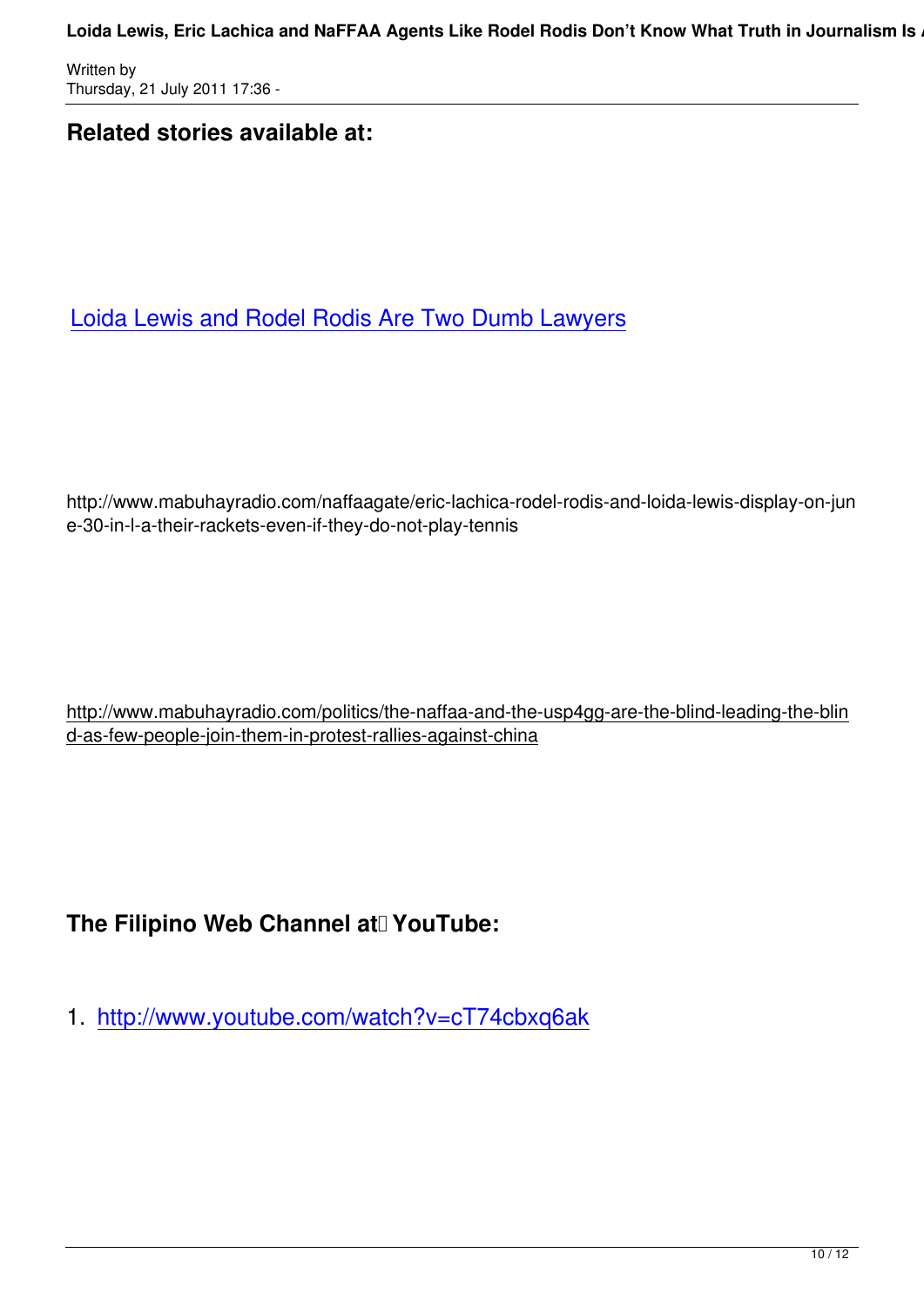2. http://www.youtube.com/watch?v=G2FLYca354w

## **For other stories and photos, please visit:**

- 1. http://currentsbreakingnews.blogspot.com/
- 2. http://torontonewsroom.blogspot.com/
- 3. http://timecircumstance.blogspot.com/
- 4. http://travelsthemes.blogspot.com/
- 5. http://gotchajournalist.blogspot.com/ .

PHILIPPINE VILLAGE VOICE - Redefining Community News Currents & Breaking News